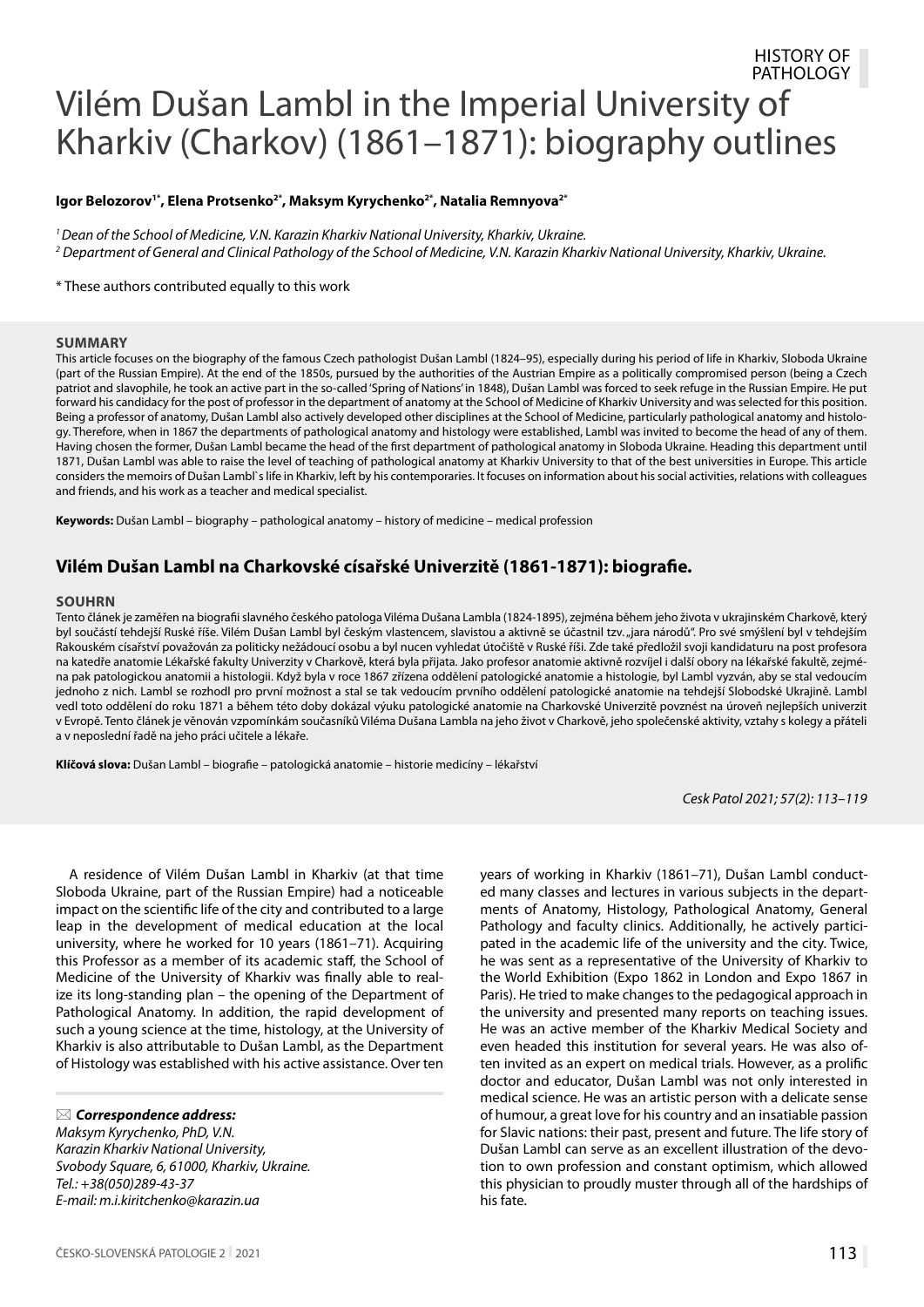Information about Dušan Lambl's time in Ukraine is preserved in sporadic archival data as well as in a small number of publications left by his friends and students. The most informative of them are the works of Mitrofan Popov, who at the end of the 19th century collected many documents and evidence about Lambl (many of which are inaccessible to modern researchers) and published them in books and papers that have long become bibliographic rarities. No less interesting are the memoirs of Anatoly Koni, who befriended Lambl in Kharkiv. His testimonies have more rarely attracted the attention of Lambl's biographers. These and many other sources form the basis of this publication.

#### **BEFORE KHARKIV**

Dušan Lambl was born on 5 December 1824 in Bohemia (at that time, the Austrian Empire, now the Czech Republic) in the tiny town of Letiny near the city of Plzeň (1). His father, František Lambl, worked as a manager (*správеc*) of Count Schonborn and maintained a large family of eight children: four sons and four daughters. Each of the Lambl brothers became famous in their country: František Sudimir became a successful economic manager and collector of antiquities for the archaeological department of the Czech Museum; Karel Milan became an organizer and teacher of agro-industrial education; and the names of Vilém Dušan and Jan Křtitel (also known as Jan Baptista) were known in scientific circles far beyond the borders of the Austrian Empire. Three out of four of the Lambl sisters (Lamblová, according to Czech tradition for female surnames) remained unmarried and, in accordance with the customs of that time, kept the households of their brothers: Marie Lamblová worked as the housekeeper of Karel in Croatia; Barbora Lamblová, in addition to working for her brothers, also worked as a teacher in the Women's Production Association; Eliška Lamblová first managed the household of her brothers Karel and Jan in Libverda and then moved to Kharkiv with Vilém Dušan. The only exception was the youngest of the sisters, Anna Lamblová, who was married and took her husband's name – Cardová. She had an active social life and became well-known as an organizer of the women's emancipation movement (2).

Dušan Lambl started his education in Plzeň, under the supervision of his father, but after his death in 1841, the eldest of the Lambl brothers, František Sudimir, took over his responsibility for maintaining the family. Under his patronage, the younger brothers started to study in Prague (2).

In 1843, Dušan Lambl started his education at the School of Medicine of Charles-Ferdinand University (University of Prague, now known as Charles University in Prague). In his early student years, he became famous as a writer and journalist. Having great interest in Slavic ethnology, he spent a lot of time studying their traditions and customs. During his hiking trips to Czech, Slovakia, Bosnia, Croatia, Serbia and Montenegro, Dušan Lambl took many notes on his observations of Slavic ethnography and then published them in Czech newspapers and journals, illustrating his articles with impressive drawings. In 1846, all his previous notes and articles were collectively published in the monograph *"Evropa v ohledu národopisném"* (Europe from the ethnographic view) (3).

In 1848, during the so-called "Spring of Nations", Dušan Lambl took an active part in the students' revolutionary movement. He was elected as a headman of the "Slavia brotherhood" and worked as a secretary of the Preparatory Committee of the Prague Slavic Congress. As an expert on South Slavic culture and language, Dušan Lambl was sent to the Croatian Parliament (*"Sabor"*) in Zagreb, where he was almost arrested due to the persecution of the revolutionary activists started by the Austrian authorities. Thereby, Dušan Lambl moved from Zagreb to Dubrovnik, where he lived for some time, forsaking politics and writing ethnographic notes about the Slavs of Croatia and Montenegro (2).

In 1849, Dušan Lambl graduated from the university and began to work at the children's hospital of Josef Löschner, and he also gained the position of assistant to the famous Czech pathologist Professor Václav Treitz at the Institute of Pathological Anatomy at the University of Prague. From that time forward, no longer stopping to taking notes on natural science and ethnology, he became more interested in medical science. He published a number of valuable articles on normal and pathological anatomy, including a description of the circular fibres that he discovered in the ciliary muscle (4).

In 1856, Dušan Lambl received an invitation to give lectures on histopathology and pathology of malignant tumours as an Associate Professor (*privatdocent*) at the University of Prague. In addition, he started private courses on normal anatomy and pathological histology. Dušan Lambl's rich linguistic knowledge allowed him to teach the material in various languages: English, German, French, Russian and Polish. This drew many foreign students to his lectures, including postgraduates from Kharkiv, who were visiting Europe to take classes from leading specialists in their field of research (2).

In 1856, Dušan Lambl described the formations on the aortic valve, later named after him as "*Lambl's excrescences*" (5) (they are found along the edges of the valve cusps and are small papillary projections on the surface of the endocardium, which, when torn off, can lead to embolization of peripheral vessels). He also authored a paper on the first method for diagnosing bladder cancer by analysing the cellular composition (cytology) of urine (6). While working at the children's hospital, Dušan Lambl described the Giardia microorganism in the faeces of a five-year-old patient. He called it *"Cercomonas intestinalis"* (7). Subsequently, this microorganism was named *Lamblia intestinalis* (1888) (in 1915, it was renamed to *Giardia lamblia*), and the disease that it causes was named *Lambliasis*, in honour of its discoverer (now known as *Giardiasis*). The glorification of Dušan Lambl spread so widely throughout Western Europe that the famous German scientist Arnold Förster suggested placing his name among the historical figures of medical science (4).

In virtue of his high-quality lectures and scientific activity, Dušan Lambl raised the profile of the School of Medicine of the University of Prague to the international level. In 1859, when Professor Václav Treitz retired, everyone expected his young and promising assistant Lambl to take his place. However, this also drew the attention of the authorities to Dušan Lambl, which led them to take a closer look at his persona by reviewing his "revolutionary" files from the archive. Despite the fact that Lambl had not engaged in political activities for ten years and had devoted himself exclusively to science and medical practice (in the Czech archives, there is an entry about Dušan Lambl appearing on the list of politically compromised individuals: "In recent times, his behavior has given rise to no worry. He concerns only with his professional business, and is also careful in his communication.") (8), his participation in the national movement was not forgotten. For the authorities of the Austrian Empire, it was unacceptable that a person with such a past could work at the university and influence the younger generation. Therefore, in the office of the governor of Prague, Dušan Lambl was informed that, although his scientific contribution was highly appreciated, he could not be allowed to educate students. Moreover, his very stay in Austria was no longer desired, and if he would not leave the country, he would be arrested.

These circumstances forced the brilliant Czech scientist to seek refuge in other countries, and out of all of the job offers he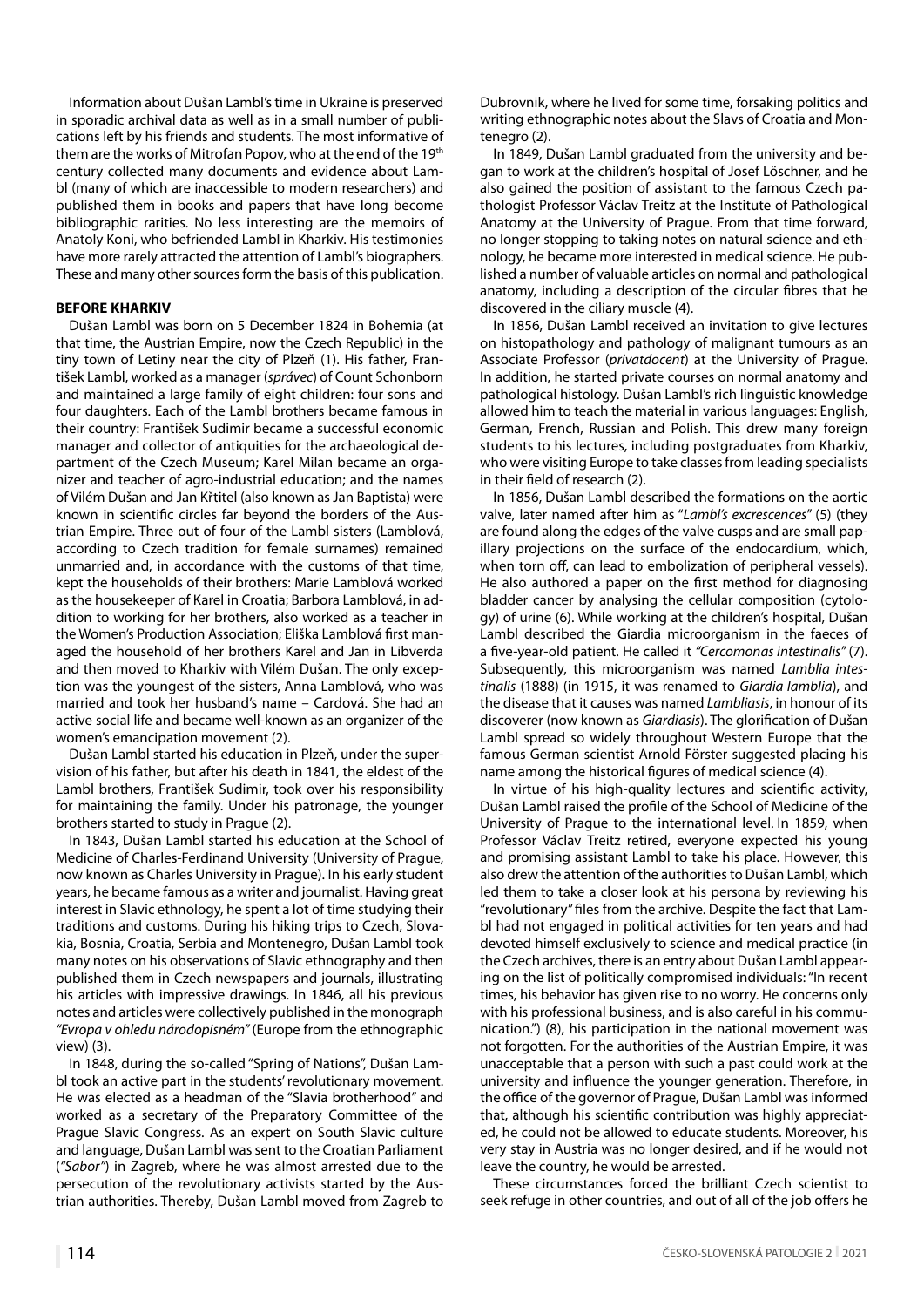received, he chose Kharkiv, where the Department of Anatomy had a vacancy. In 1860, Dušan Lambl submitted his candidacy for the faculty search and was almost without a dissenting voice (21 of 24 votes) selected by the Council of the University of Kharkiv (Fig. 1) to be a Professor of the Department of Anatomy (2; 9; 10). In 1861, Vilém Dušan Lambl arrived in Kharkiv. To comply with Russian traditions, he dropped one of his names (Vilém) and took "Fedorovich" as his patronymic, thus becoming Dušan Fedorovich Lambl.

#### **CZECH PROFESSOR IN KHARKIV**

Dušan Lambl headed the Department of Anatomy at the School of Medicine of University of Kharkiv and taught normal and pathological anatomy from 1861 to 1867. Prior to his arrival, the course of pathological anatomy at the University of Kharkiv consisted of only 10-12 lectures during one academic year. The Czech Professor brought the teaching of this discipline to a very new level. His systematic course on pathological anatomy was so extended that it did not fit into the previous curriculum and had to be divided into two academic years. For his lectures, Professor Lambl used the latest sources and his own notes (many of his colleagues stuck to old textbooks), and he even tapped into his drawing talent to sketch all of the pathological processes on the blackboard with crayons (4).

With his talent for drawing, Lambl also illustrated his lectures on histology. At the end of each lecture, he typically showed students microscopic slides that were usually prepared right there under their gaze. Then, Lambl would often invite students one by one to the microscope and ask them to describe what they saw through the eyepiece: cell shapes, their contents, relative position, etc. If the student could not find words to describe what he saw, the professor suggested that he depict everything on paper, including artefacts. It often happened that the time allotted for the lecture was not enough to demonstrate all of the planned histopathological slides. In that case, they all moved from the lecture hall to the professor's office, where everyone could study the sample under a microscope carefully and without haste, receiving patient explanations from the professor (4). In addition, Lambl devoted a considerable amount of time to familiarizing his students with the construction of microscopes. He explained the basics of dioptrics, talked about the differences between microscopes of various manufacturers and pointed out the advantages or disadvantages of specific models. He himself preferred microscopes produced by Oberheuser and Amici (4).

Professor Lambl's lectures became so popular that they were attended not only by university students but also by experienced doctors from Kharkiv and other cities. In 1861, students started to promote the idea of publishing Professor Lambl's lectures on pathological anatomy as a textbook. The Professor agreed with the students' argument that errors in the notes taken by students during his lectures could distort the information presented. He took responsibility for correcting the notes that students J. Kremyansky and N. Afanasyev made on his lectures and illustrated them with his own drawings. Soon, this joint work of the teacher and his students, resulting in four sections of his course on pathological anatomy, was published in lithographic prints (11-14). Other sections that were not included in the publication were distributed among students in handwritten form (4).

In 1867, the Department of Pathological Anatomy was established at the School of Medicine of the University of Kharkiv, and Dušan Lambl became its first head. His daily routine can be reconstructed to some extent based on his letter to the Dean of the School of Medicine (8 April 1867), in which he transmit-



Fig. 1. Main building of the University of Kharkiv (19<sup>th</sup> century).

ted his response to the resident Kostenko's request to have two autopsies performed at 9 am in the clinic's chapel: "Every day, from twelve to three o'clock, I am in the anatomical theatre. I am ready to conduct an autopsy on even two bodies tomorrow at this time from twelve to two o'clock, no matter how burdensome it would be for me to give my lecture after two autopsies. What can I do? Two corpses in one day – it rarely happens. Not at nine o'clock, nor in the chapel will I conduct any autopsies" (4). As seen from this letter, Professor Lambl did not like to work in the mornings, and every day before the lecture, he spent three hours in the anatomical theatre, where he was engaged in scientific work and preparation for the lecture.

#### **AUTOPSIES**

Professor Lambl's technique for conducting autopsies approached perfection. "Lambl was really an artist at autopsies", his ex-student Mitrofan Popov recalled, "and he performed them with passion, love and curiosity" (4). "So far, the only goal for cutting a cadaver was an as much as possible objective, complete and accurate determination of all of the pathological changes found in the body", Dušan Lambl used to say, but, as a person of a refined character, he saw something more in the work of the pathologist and compared it with the opera: "An autopsy is like an overture, and the opera itself comes after and consists of 3, 4, 5 acts, depending on the plot. Here comes the fresh preparations of samples for demonstration, injecting them, microscopic and chemical studies, making drawings of wonderful objects, preparing them for storage in the office, revising and improving the protocol, and, finally, critique and review of everything that has to be presented in the lecture after dissection. In this finale of our opera, the important motifs of the overture are briefly repeated, but, most importantly, all of the conclusions of the study are gathered into one harmonious whole, from which students compose their notes, and then the curtain drops" (4).

Starting clinical autopsies, Professor Lambl was always deliberately unaware of the diagnosis of the deceased in order to evade preliminary judgements and to search for the cause of death on his own. He thought that "If the failure of medical practice sometimes makes patients silent, the difference of pathological anatomy is that it makes the dead speak" (4).

Professor Lambl's attitude towards his work was shared by his students: All of them were aware of the importance of the knowledge that they could learn during any autopsy, so they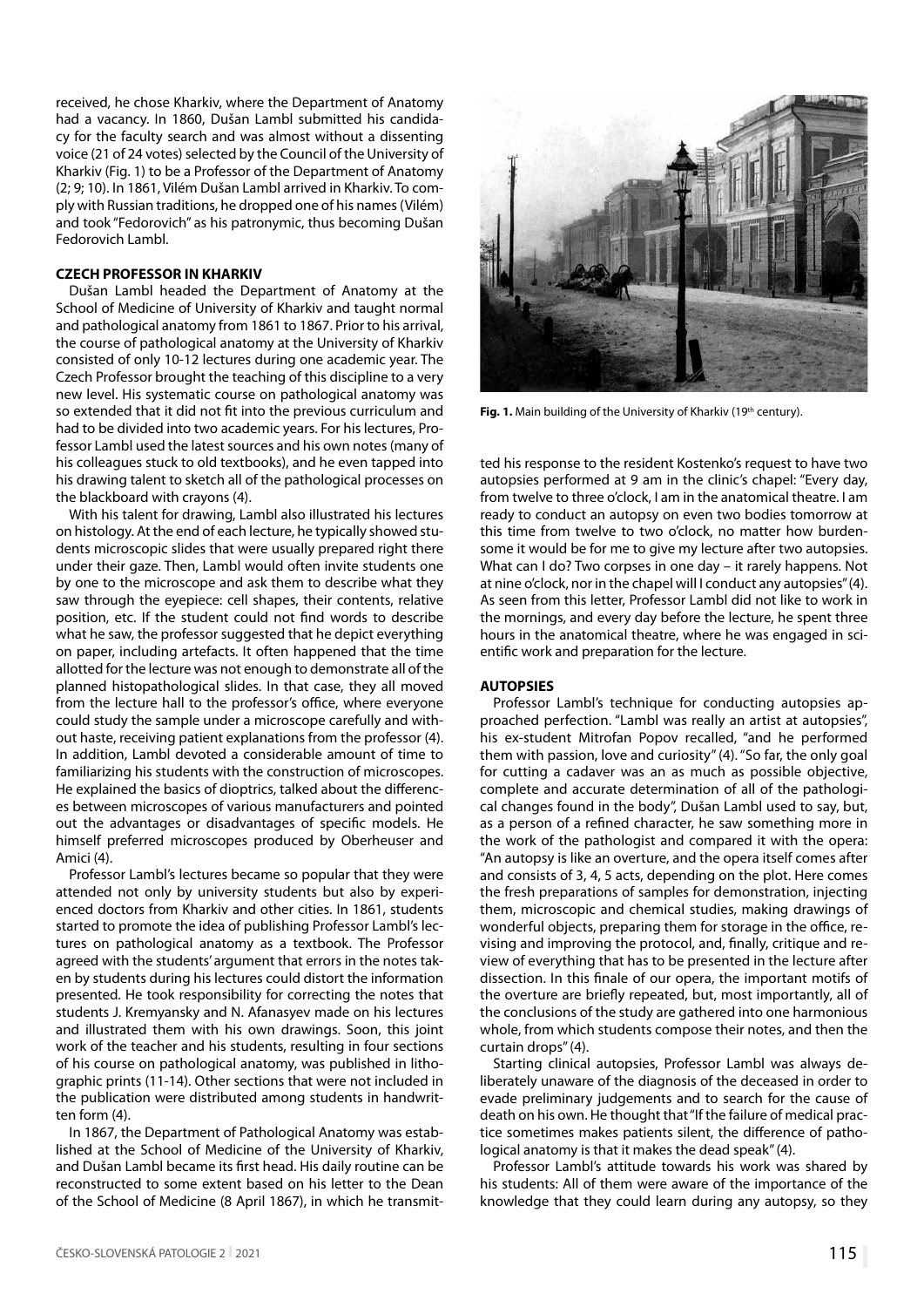considered it a crime to miss at least one of them. Therefore, the dissection room was always crowded with students when the Professor was at work (4).

#### **GETTING INFECTED DURING AUTOPSIES: MEMORIES OF MITROFAN POPOV**

The profession of a pathologist even today is fraught with many dangers that are associated with autopsies of patients who have died of infectious diseases. In the 19<sup>th</sup> century, the chance of contracting infection from a corpse was even higher. During the practice of Professor Lambl, there were probably a lot of cases like that, but at least two that happened in Kharkiv are known for certain: one in 1867 and one in 1871. The first of these incidents is preserved in the memoir of prosector (dissector) Mitrofan Popov. On that day, Lambl scratched his finger but forgot about it and proceeded to dissect the body infected with pyaemia, which arrived from the obstetric faculty clinic. During the autopsy, Professor Lambl felt a burning sensation in his scratched finger. He immediately took measures to clean his hands and ordered that the autopsy be continued by his assistant M. Popov, who soon also scratched himself. "More so, anatomical attendant Dmitry, who was experienced in stitching and cleaning corpses, had the misfortune to pierce himself with a needle and with bad consequences as well" (4). Thus, all three workers of the anatomical theatre were infected and stayed bedridden for at least two months. "Thank God that we all got off only with numerous, painful boils in various parts of the body" (4), – recalled Popov. It was lucky indeed since mortality from pyaemia was extremely high until the discovery of antibiotics. A similar situation happened with one of Mitrofan Popov's predecessors, prosector Peter Dudarev, but he was not as lucky: in 1849, he cut his finger before dissection and consequently died as a result of blood poisoning (15).

#### **TRUTH-SEEKING AND CONFLICTS WITH COLLEAGUES**

Dušan Lambl was a direct person who tried to achieve simplicity and transparency in his relations with others. He tried to act fairly and not out of self-interest, to be guided by logic and not by impulses. This often forced him to go against established rules or a common opinion, which made his relationship with colleagues more complicated. Lambl did not like to be a part of any intrigue, but, because of his fairness and sometimes picky nature, he often found himself at the centre of scandals. However, even when criticizing his colleagues or students, Lambl always sought to achieve justice, not punishment.

In the first year of his work at the University of Kharkiv, Dušan Lambl opposed one of the long-established rules, which he considered an absurd formality. The fact was that, if some students felt unable to overcome their aversion to dead bodies and autopsies, they could ask for transfer to other faculties. In this regard, a rule was developed, according to which a student had to prove to the professor his aversion to receive official permission to be transferred. However, those who could not cope with the challenging studies at the School of Medicine began to use this loophole: so as not to be expelled from the university but rather to be transferred, they simulated their disgust for corpses. Lambl insisted that disgust is an internal feeling that is impossible to prove and therefore recommended the School of Medicine management to transfer students without this formality (4).

In March 1867, Professor Lambl had a conflict with Professor Ludwig Marowsky, the director of the therapeutic faculty clinic. Professor Lambl refused to give pathologic specimens to Professor Marowsky for histological research, so Marowsky pointed out the fact that the deceased patient's body was delivered to the university from his clinic and, therefore, belonged exclusively to him. "This was all uttered and repeated by Mr. Marowsky with such a sharp cry and a threatening tone," said Lambl later, "that I had never heard such a voice in the university building" (4). However, this case was only a cause for conflict. Its true reason was Marowsky's hostile attitude towards Lambl, who, as a clinical pathologist, sometimes made post-mortal diagnoses that were not quite suitable for the doctor.

A few days later, the Professors exchanged angry letters, and, as a result, the conflict was brought to hearing at a meeting of members of the School of Medicine (4). In his speech to the Council, Professor Marowsky proposed to significantly limit the rights of pathologists for clinical specimens and make pathologists fully accountable to doctors of the clinic. Professor Lambl replied to this that "he had never experienced such terrorism" (4) from university colleagues, and he suggested the members of the Council recognize it as appropriate to stick to previously established rules. "From 1850 to the present day, I have already performed several thousand autopsies in the presence of clinicians. ...They are as follows: Halla, Löschner, Sakh, Bamberger, Hamernik, Cejka, Spielmann, Fischel, Waller, Pitha, Artl, Seifert, also in Kharkiv gentlemen Albreht, Han, Demonsi, Grube and Lazarevich. During the autopsies, all of these gentlemen listened to the protocol and anatomical definition of the disease in silence, humbly and without comments." (4) – Dušan Lambl spoke to the Council. Karl Demonsi, the dean of the School of Medicine, who previously was a lecturer of pathological anatomy and knew first-hand about the difficulties and importance of this discipline at the University of Kharkiv, supported Professor Lambl (15, 4). He personally wrote in the protocol of the meeting: "Clinical autopsies should be carried out on the basis of § 83 of the Clinical Regulations until they are changed by the legal order" (4).

Professor Marowsky was indignant about the resolution of the issue, and soon, violating the rules, he conducted an autopsy himself in the clinic's chapel, justifying it by pointing to Professor Lambl's refusal to perform his duties. At the same time, Professor Lambl filed a report to the university Council asking whether the university recognized Professor Marowsky as a competent teacher and clinician. However, the Council had not even started to consider Lambl's question when another complaint about Professor Marowsky was received from his clinic's staff. They filed a list of cases in which their director exceeded his authority. Among the cases, there was, in particular, an informal charging of money from patients for treatment and spending it for his personal needs. During that year, Professor Marowsky justified his actions with new adjustments to the "Clinical Regulations", but he never showed the text of the new rules to his subordinates. However, because of the Professors' quarrel, the text of the "Clinical Regulations" was brought to the clinic and became available for medical personnel. They could not find any confirmation of their supervisor's words in the document, and so it prompted them to report the violations of rules. The consideration of the case of abuse of authority as well as the statement by Professor Lambl about the incompetence of Professor Marowsky led to his dismissal from the university (4). Thus, the conflict between the two colleagues revealed deeper problems and led to completely unexpected consequences.

Clashes repeatedly occurred between Dušan Lambl and his "competitor", professor of histology Nikanor Chrzonszczewsky. In 1864, his candidacy was proposed by the famous and very influential Russian surgeon Nikolay Pirogov for the post of a teacher of pathological anatomy, which was already held by Lambl. The faculty defended the right of their professor for this subject and offered Chrzonszczewsky a post of assistant professor of general pathology and hygiene. In 1867, when the Department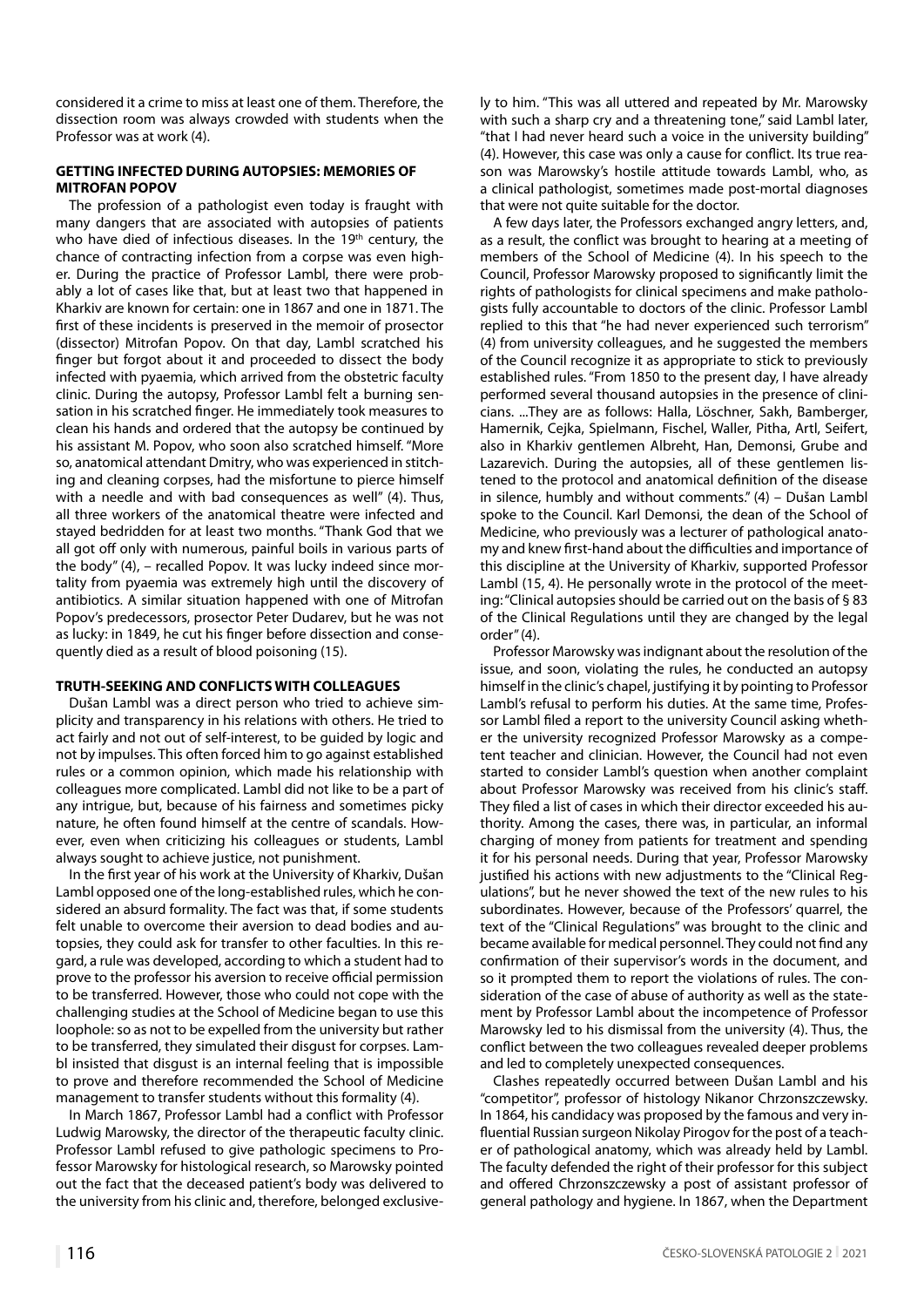of Histology was established, this discipline, previously presided over by Lambl, was transferred to Chrzonszczewsky. However, since histology was an integral part of pathological anatomy, Lambl continued to actively engage in it. Thus, there was some competition between Lambl and the new professor of histology, and their colleagues did not wait long to use these circumstances for their own benefit. For example, when Professor Marowsky, director of the faculty clinic, received post-mortem diagnoses from Lambl that he deemed unsuitable, he tried to get an additional opinion (and one more favourable to himself) from Chrzonszczewsky and then persuade trainee students to add this opinion into the pathologist's protocol. The reason for the aforementioned conflict between Lambl and Marowsky, for example, was the desire of the latter to conduct histological studies with Chrzonszczewsky and not at the pathological anatomy office. Lambl's response was, "I definitely do not understand this, since I consider the histological examination of pathological objects to be an integral part of pathological anatomy" (4). During subsequent official proceedings in this conflict, Marowsky also often appealed to the opinion of Chrzonszczewsky and hoped for his support in opposing Lambl (4).

In 1868, Dušan Lambl was appointed as an opponent at the defence of a dissertation that Professor Chrzonszczewsky evaluated as excellent. After reviewing the text of the work, Lambl found it completely untenable and doubted that the histological examination was carried out correctly, since the drawings made from the histopathological slides did not correspond to the text of the dissertation thesis. At the request of Lambl to provide original slides for the review, a refusal was received, motivated by the fact that the slides had already spoiled. At the end of the same year, Chrzonszczewsky again became a judge of scientific works on histology, this time for students' research papers. He evaluated them very highly and nominated students for gold medals. Having doubts about the honesty of the authors and the impartiality of the judge, Lambl again expressed his wish to see the histological materials: "Experience taught me to be careful in agreeing with the opinion of another person, namely, with the opinion of Mr. Chrzonszczewsky". At the same time, Lambl strongly emphasized that he had nothing against students and did not want to interfere with their awards but only to express doubt about the competence of a judge. Despite the indignation of Professor Chrzonszczewsky, the faculty took the side of Lambl and demanded that students present their histopathological slides. Chrzonszczewsky answered that the slides could not be presented since they had already spoiled, and students tried to refuse the competition and further rechecking of their papers. To avoid harming the students, Professor Lambl stopped pressuring them, and soon after that, the slides were found, and the authors of the papers received their long-awaited medals  $(4).$ 

In 1868 and 1870, Dušan Lambl participated in a commission hearing complaints by the director of the faculty obstetric clinic Ivan Lazarevich against senior midwife Anna Winterfeld. The director accused his subordinate of a lack of appropriate education, immorality and obstruction to the educational process in the clinic. All members of the School of Medicine leaned to the side of Professor Lazarevich, except for Albert Pitra and Dušan Lambl. The latter spoke in defence of the midwife and said that if she was hired without a diploma, then the faculty is responsible for this; that her alleged immorality was refuted by her high moral and professional reputation in all circles of Kharkiv society; and that there was no evidence of her obstruction to the educational process. It is now known that Anna Winterfeld received her midwife diploma in 1827 at the St. Petersburg Medical and Surgical Academy and was one of the first midwives in

the Russian Empire with a specialized education. In the clinic at the University of Kharkiv, she worked from 1835 to 1870, and during this time, she performed more than 15 thousand assisted childbirths. Having earned fame as a humane midwife who did not refuse to help either wealthy citizens or the poor, Anna Winterfeld was one of the most famous women in Kharkiv at that time. It is also known that, on her initiative, the Ministry of Education raised and resolved the issue of granting scholarships to midwives who studied at Russian faculty clinics (16, 17, 4).

#### **"HE WAS OFTEN CALLED AN ECCENTRIC AND A WEIRDO" – THE MEMOIRS OF ANATOLY KONI**

A vivid picture of the environment in which Professor Lambl worked in Kharkiv is conveyed in the memories of the famous Russian lawyer Anatoly Koni, who in the early stages of his career was sent to Kharkiv as an assistant prosecutor (1866–9). On 1 January 1869, A. Koni went to the New Year's banquet of the Assembly of the Nobility in Kharkiv, but, upon leaving his house, he received an anonymous letter notifying him that a deceased prisoner, whose body was delivered to the School of Medicine for an autopsy, had been murdered by other prisoners but that the authorities of the prison castle had concealed this fact. Having arrived at the party, A. Koni found Professor Lambl among guests and asked him to go along with him to the anatomical theatre. Professor Lambl readily and positively responded to the request of the young assistant prosecutor (18):

And we, just as we were at the banquet, in dress coats and white ties, went to the university, where not without difficulty we found the half-drunk watchman, and this Virgil led us in circles of anatomical hell. Passing several rooms, we entered an amphitheatre, where in front of empty benches a table stood with a marble board, and a dead young naked woman sat on it, leaning against a special support that held her head. …Passing her, we entered a long corridor with small and dull windows that were, if memory serves me well, at a level higher than a person's height. …At the end of the corridor, several steps led to a storeroom, lit by one window, where the corpses sent from the police and hospitals for autopsy and for student work were kept. …Lambl sent for the registry, and we began to smoke and walk along the corridor, where it was very cold. …Finally, the watchman brought the registry and began to look for the feet of the corpse sent from prison. …The number we were looking for was on the foot of a dead man, lying at the very bottom of the pile, head to the wall. The watchman began to pull his legs, and the bodies on top began to turn. Here came the body and arms, and here are the chest and shoulders, but where is the head?! It turned out that the head was cut off with some skilled hand and disappeared along with its "battle marks". The watchman recalled that the head was cut off and carried away by a prosector for some special needs. We immediately sent for the prosector, who lived right there in the yard; the watchman, continuing to grumble, walked with a lazy gait, after having leaned the headless corpse against his comrades in misfortune. We began to walk down the hall and smoke again. Meanwhile, the short winter day began to be replaced by the approaching twilight. The watchman did not return. Finally, Lambl lost his patience and, telling me, "I will go for the head myself," was quickly gone, so I did not have time to raise the question of whether I should go with him. …But finally, there was a faint light in the hall, and then the steps were heard at the end of the corridor, and Lambl appeared with a bag in his hands, and behind him was a watchman with a lantern. In the bag was a head with bright red spots on the face. Lambl fitted it to the neck of the standing corpse and, making sure that it was in its place, took it off again and, looking attentively, told me, "That is nonsense written in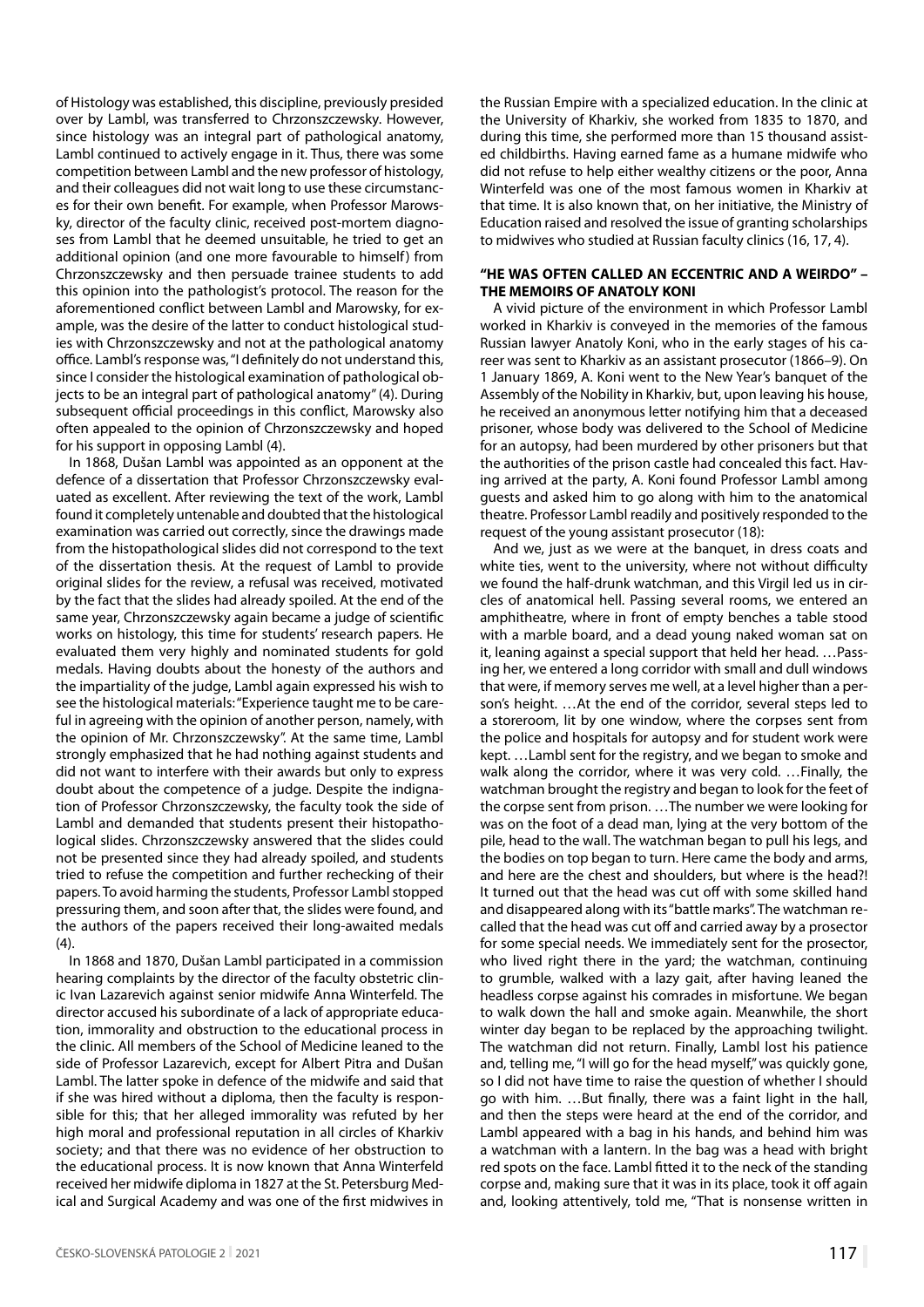the letter: It is not bruising from beatings; it is an inflammatory condition of the skin. These are probably and even undoubtedly traces of local inflammation. I'll send you a written report tomorrow". And taking the head with him, he went out with me (18).

Another time, when A. Koni needed a consultation from Professor Lambl, he found him in an anatomical theatre surrounded by students:

He was conducting an autopsy on the corpse to confirm the decreed diagnosis, and he performed it with amazing art, precision and knowledge, which were deployed under every movement of his scalpel. Having given himself up to the resolution of the pathological issue, animated and confident, eagerly sucking the little cigar butt, which miraculously did not burn his nose, he seemed to be a real priest of science in its exceptional service (18).

In addition to these valuable memories, A. Koni left us a rather detailed description of both Lambl's appearance and some features of his character:

Mobile, energetic, with beautiful, full-of-life, clever brown eyes on a lean face, under the hanging loaf of greying hair, Lambl was giving the impression of an outstanding person, which he really was. The master of his field, he was not a narrow specialist but responded to all sorts of spiritual needs of human nature. Adept and expert in European literature, a fine connoisseur of art, he could rightfully say about himself, "nihil humanum me alienum puto". For example, he studied and knew Dante in detail, and with his explanations and remarks, inspired me with love and interest in Gogarth's art. As a practical doctor, he laughed at the narrow specialisation that lately has developed so much, and in understanding the picture and the meaning of the disease, he set his sights on his own creative thought rather than slavishly following what the last word of foreign books and especially various chemical and other studies would tell him. He treated not the theoretically understood disease but each patient, individualizing his techniques and instructions and giving a wide place to psychological observation. He had been often called an eccentric and a weirdo, but this eccentric could add to his asset not a few brilliant healings where there was a serious and definite ailment and where it was only needed to raise the spiritual structure of a person without attaching to him a certain medical label with the inevitable pre-treatment procedure and regime (18).

One such example of the uncommon treatment by Professor Lambl was experienced by A. Koni himself, who at one point developed severe tiredness, anaemia, weakness and fatigue, which was an issue for a young specialist. "The prominent doctors of Kharkiv recognized my position as very serious, but diverged in the definition of treatment" (18). When Lambl found out about A. Koni's illness, he came to him with advice: "Do not think about your illness; it is called youth, weakness caused by hard work and nervousness." The treatment that Professor appointed for A. Koni was a trip to Europe for new impressions. In addition, when the patient asked what water he should drink there, Professor answered: "It is necessary to drink, but not water. You should drink beer. Do so – go from one beer to another beer, and when you have arrived in France, drink red wine" (18).

"Lambl was really original in everything," recalls A. Koni in his memoirs. "After his wedding, he invited us – his groomsmen – from the church to his apartment, rich in books and poor in furniture, changed into his usual work suit and, asking us to stay with the bride, went to attend some interesting medical consultation, which lasted until late night" (18). The Professor Lambl's bride was Eugenia Alexandrovna Edelberg (4). In this marriage, Eugenia and Dušan had two daughters, Olga and Natalia (2).

#### **AFTER KHARKIV**

On 13 November 1871, Professor Lambl transferred to the University of Warsaw (Poland), where he was appointed as a professor in the Department of the Therapeutic faculty clinic as well as director of the "Holy Spirit" hospital (2).

Parting with this outstanding scientist and physician, his Kharkiv colleagues elected him as an honorary member of the Kharkiv Medical Society. In Warsaw, this "priest of science" continued his successful scientific, pedagogical and medical services. He also did not abandon his other talents: "Engaged in science, Lambl was no stranger to art. He painted, loved music, and was no stranger to creativity in this area. He cut, lithographed on stone, and during these activities, he was not able to see another life," recalled Pavel Kovalevsky, who witnessed Lambl first in Kharkiv (as his student) and then in Warsaw (as a rector of the University of Warsaw), shortly before his death in 1895 (4).

### **CONCLUSION**

The memoirs of contemporaries about the presence of Vilém Dušan Lambl in Kharkiv shed some light on the life of a foreign physician and teacher in the Russian Empire during the 19<sup>th</sup> century. They reveal some details of his daily life, work, relationships with students, colleagues, patients, and society and demonstrate some features of the immersion of a foreigner in a new environment.

Fate brought this young "revolutionary", the famous Czech pathologist, to the university of distant Kharkiv, where the School of Medicine did not even have a department of pathological anatomy. However, the ardent and extraordinary nature of Dušan Lambl allowed him to continue to carry and spread the "revolution" around him. The influence of this distinguished scientist from Czechia changed much in Kharkiv: his lectures, teaching methods, manner of conducting autopsies and scientific research, public speeches on courts and scientific meetings at the Medical Society set a new standard in the scientific community in Kharkiv. Despite the fact that Lambl had his foes here, who called him an eccentric for truth-seeking and his harsh scientific criticism, most colleagues and residents of the city had great respect for this Czech professor for his invaluable contribution to the history of Kharkiv.

#### **CONFLICT OF INTEREST**

The authors declare that there is no conflict of interest regarding the publication of this paper.

#### **REFERENCES**

- 1. Státní oblastní archiv v Plzni. F. 1014. Sbírka matrik západních Čech. Letiny 01. 1784-1883 r.
- 2. **Lábusová D.** Vilém Dušan Lambl (1824-1895), Jan Křtitel Lambl (1826-1909), Anna Cardová-Lamblová (1836-1919). Praha; 1996.
- 3. **Lipoldová M.** Giardia and Vilém Dušan Lambl. *PLoS neglected tropical diseases*, 8,5 e2686. 8 May. 2014, doi:10.1371/journal.pntd.0002686.
- 4. **Popov М.** Professor Dushan Fedorovich Lambl, his official and literary activities: materials

on the history of Kharkov University. Kharkiv; 1896.

5. **Lambl V.** Papilläre Excrescenzen an der Semilunar-Klappe der Aorta. *Wien Med Wochenschr,* 16. 1856: 244–7.